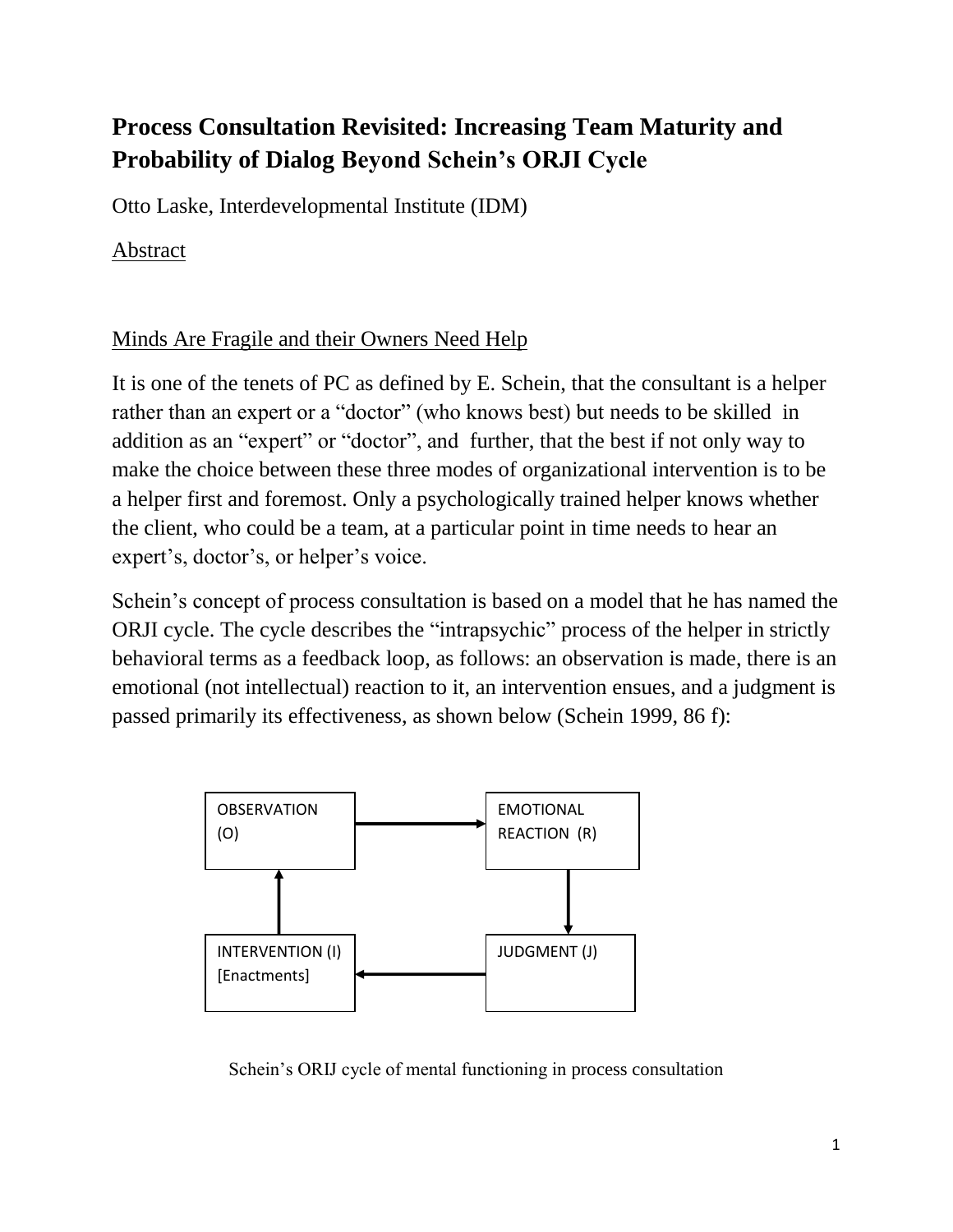This linear as well as atomistic model is thought to describe both the consultant/helper's and clients' mental process, whether individual or team.

For this writer, the following aspects stand out:

- 1. Observations are seen as an "accurate registering through all of our senses of what is actually occurring in the environment" (86); they are "pure", free from thought and lead directly to reactions that are emotional (and nothing else).
- 2. Emotional reactions are plainly 'emotional' and nothing else, that is, are not shaped by thought, or permeated by it. Importantly, they are not always noted and thus remain either unknown or hidden (if not concealed) and as such cannot be controlled or managed.
- 3. Judgment is one of data processed incessantly; they need to be made about the manner in which data are acquired and the biases they contain. It is therefore crucial for the consultant "to recognize from the outset that our capacity to reason is limited and that it is only as good as the data on which it is based"  $(89)$ .
- 4. Interventions (including silence and speaking) "may be no more than the 'decision' to act on an emotional impulse"; they can be based on incorrect data (misperceptions); importantly, one needs to constantly remind oneself "that everything I say or do is an intervention with consequences".

In my view, the remarkable simplicity and effectiveness of this model stems from what it disregards, at least in adult-developmental and cognitive terms. "Mind" is seen as a fragile, error-prone and not easily understood agency that often finds it difficult to detach from immediate, even unknown or hidden, reactions (originating in the body) and thus prone to "mis-observing" in a self-centered manner. Misobservation and unknown or uncontrolled emotional reaction then lead further to reasoning that is "only as good as the data on which it is based", meaning it can be entirely mistaken when data acquisition is one-sided or prejudiced (as it usually is). As a result, interventions may not only be uncontrolled, but also faulty, especially if one is not aware of their origin. Underlying this model is a notion of "pure observation" no mortal is actually capable of.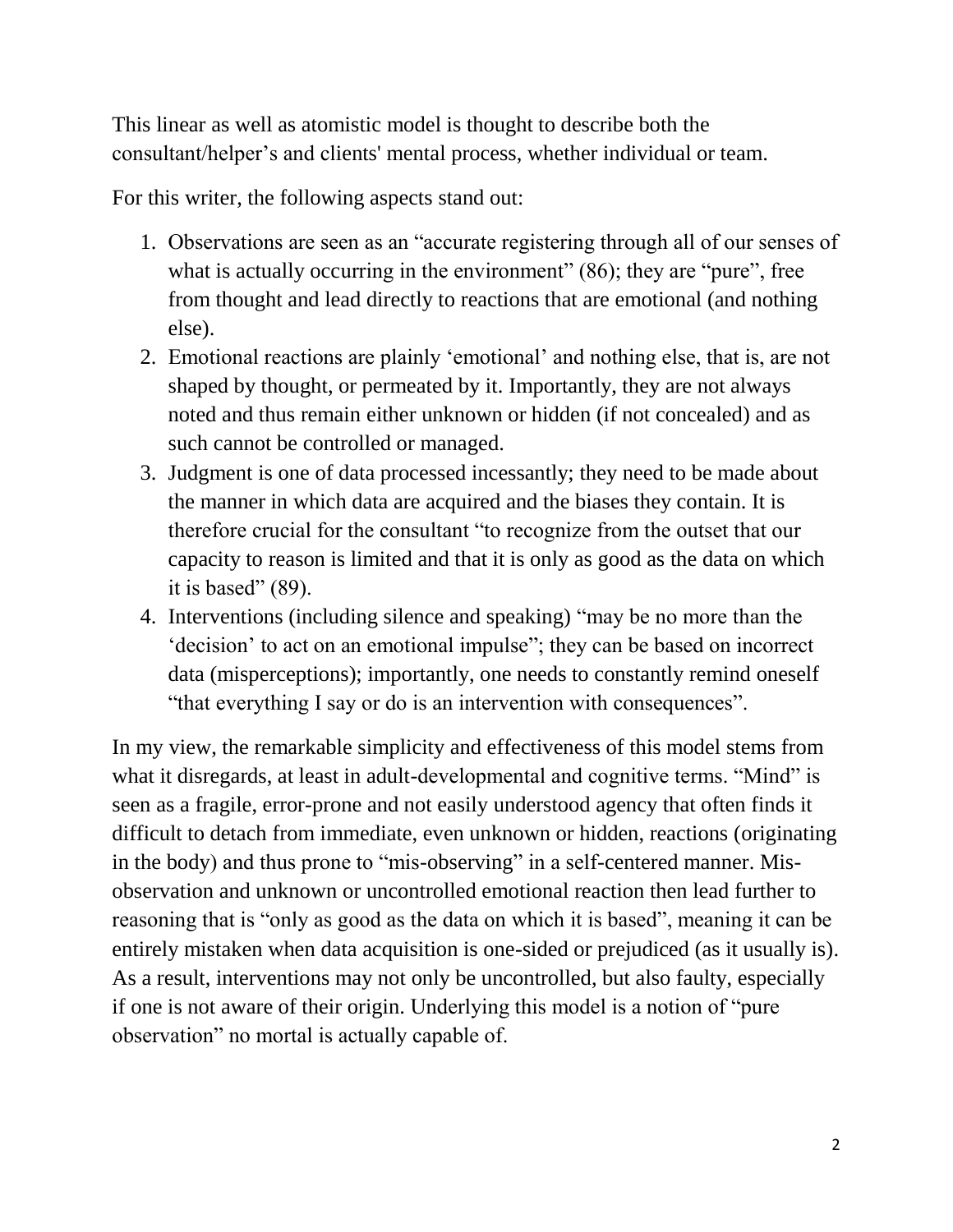### An Amplified Model

The cultural underpinnings of Schein's model are pragmatic behavioral philosophies broadly referred to as *pragmatism*. I have no interest in criticizing these philosophies, concerned only to amplify their cogency and effectiveness for the sake of consulting work.

In fact, I think very highly of such models for their critical potential. They have a *prima vista* "realism" as to what "is going on" most of the time in organizational and social environments in general. Their great strength lies in their ability to challenge elaborate abstract ideologies and "cutting-edge" fashionable conceptual frameworks for understanding and manipulating the nature of organizations and of work. I am not disputing the fragility of mind they proffer, although their naiveté strikes me as almost funny.

When Schein's "interventions" are seen as "enactments" of are more or less selfaware mind, his model reinforces the notion that people differ in their level of selfawareness (and thus ability to manage their own mental process), something the developmental sciences have not only confirmed but refined in major ways.

\*\*\*

One way to amplify Schein's model is to think about what fuels observations, the weakest link in Schein's chain which are a kind of "enactment" of a particular state of mind having variable self-awareness. One could see them as "interpretations" in the sense that they depict a state of the world infused by a particular state of mind, the two being mutually reinforcing and inseparable. From a cognitive vantage point, observations are oblivious of the real world in an ontological sense, as something that exists regardless of observers. They are thus momentary interpretations of a body as well as mind state, including many unknowns, not only regarding the question of self ("who am I right now"). Pragmatic as they are, rooted in real time, they answer the question of "how am I doing?" more than "who am I?"

While "how am I doing" is a behavioral, "who am I" is a developmental question. When we turn these questions into questions I call "deliberately developmental",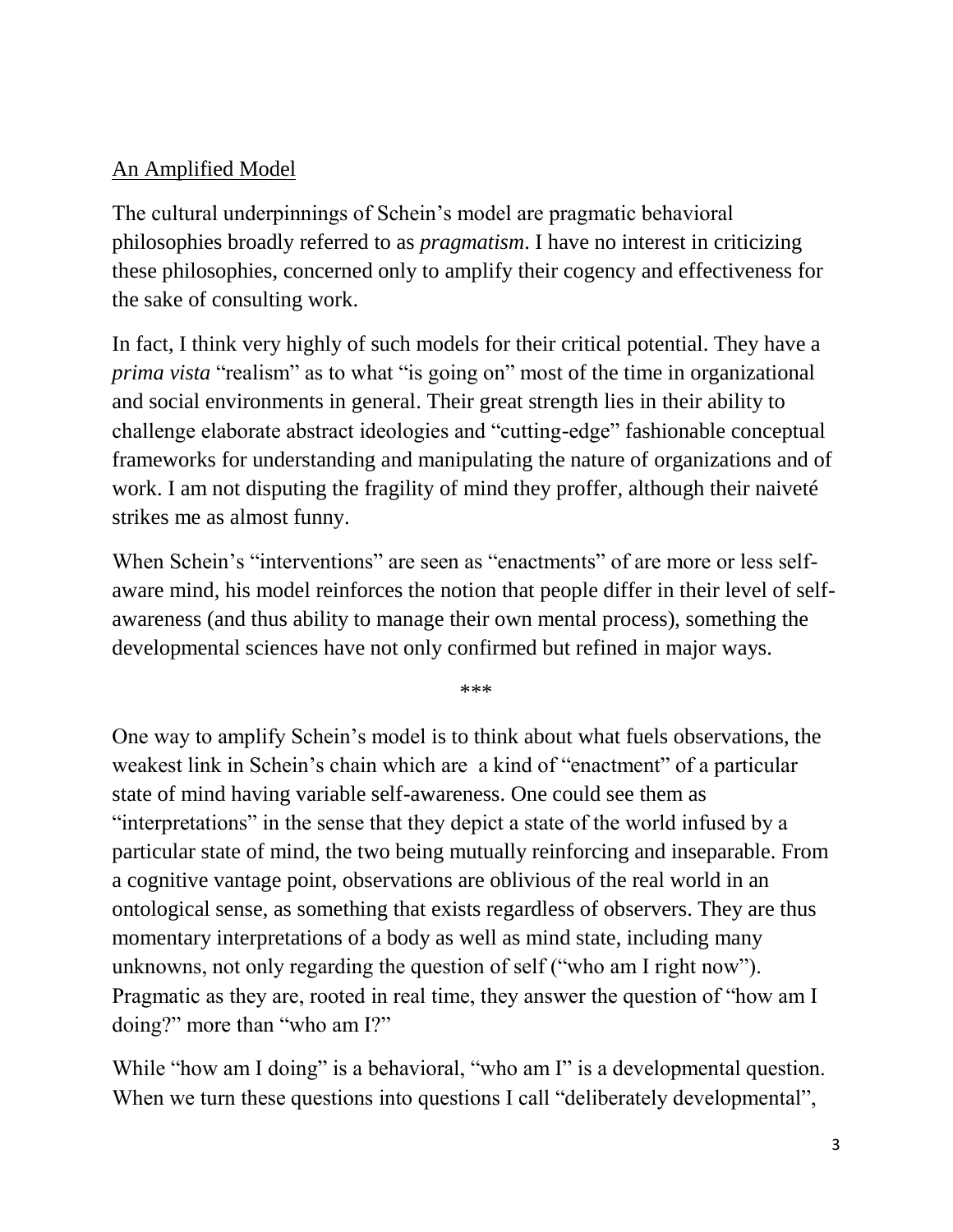the following consulting tools of the Constructive Developmental Framework (CDF) come into play.

- 1. 20 adult-developmental stages
- 2. 10 interview prompts
- 3. 3 Need/Press clusters comprising 6 variables each
- 4. 4 moments of dialectic (hidden dimensions of thought)
- 5. 12 (or more) dialectical thought forms
- 6. 3 Houses.

Each of these conceptual tools is a "mind opener" since it enables consultants, not only to become more self-aware, but also to gauge the level of self-awareness of their clients in an evidence-based way.

Specifically how this holds true is outlined below, followed by a closer examination of each of the mind openers listed as aids in process consultation above.

**STAGES**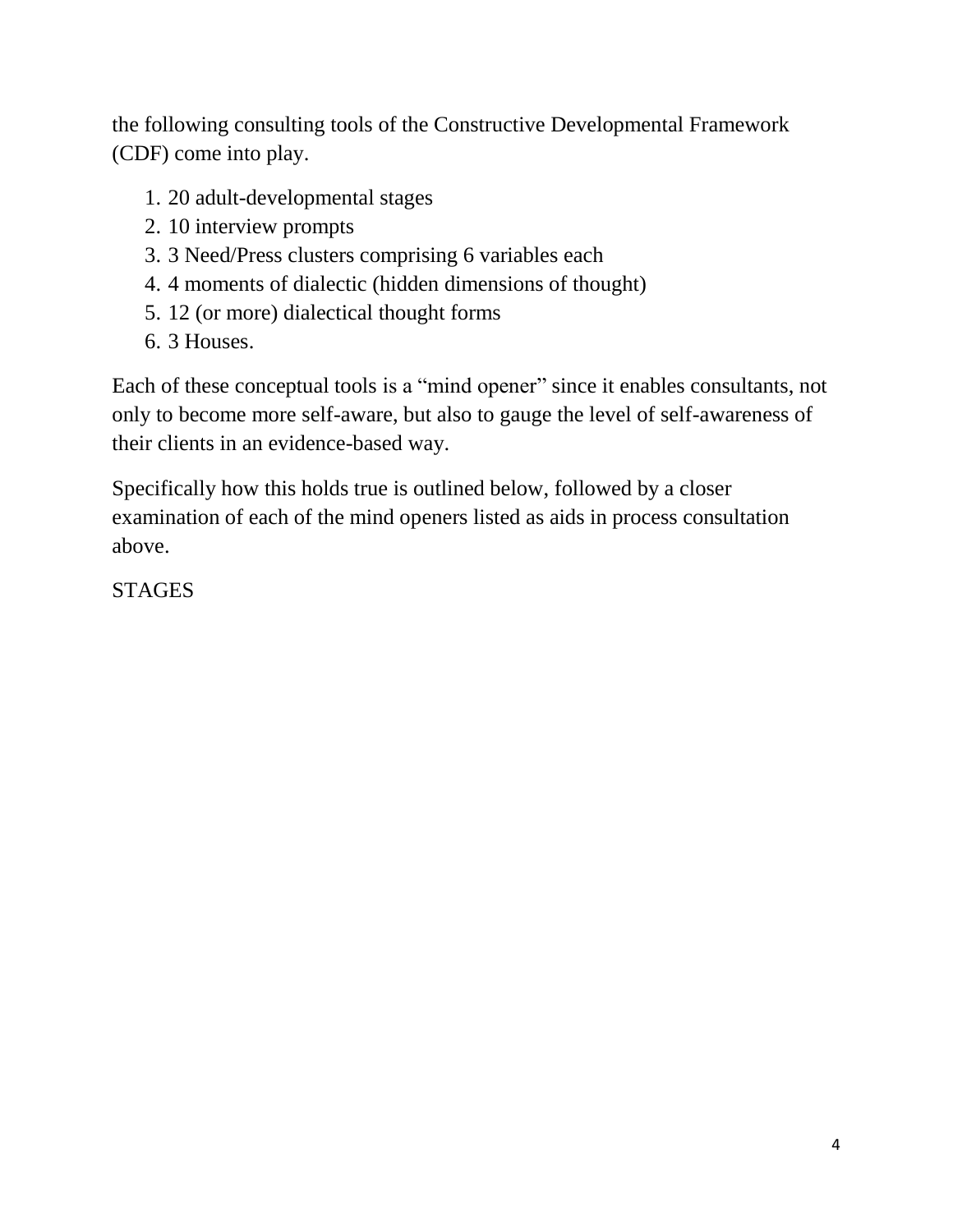# **FoR Differs According to Social-Emotional Maturity**



*Stages* evidenced by semi-structured interviews or else more informally through schooled listening, situate clients at various distances from a self-authoring stance which is the basis of dialog in teams. Ability to assess stages alerts the consultant to the level of responsibility a client can take for him- or herself. This awareness and ability strengthens observations of "what is going on" that comprise data whose interpretation far exceeds simple "emotional reactions" and leads to interventions more cogent than simply behavioral ones since it sheds light on clients' *frame of reference* that actually determines their emotions (Kegan 1982, 1994, 2006).

For work in teams, a knowledge of stages shows teams as cross-developmental (comprising different, often clashing levels of development), and makes them visible as *upwardly and downwardly divided* depending on the proportion of highvs. low-level maturity levels present in the team (Laske 2005 [2017]; 2012).

*Main point of impact: consultant's observation and judgment (OJ)*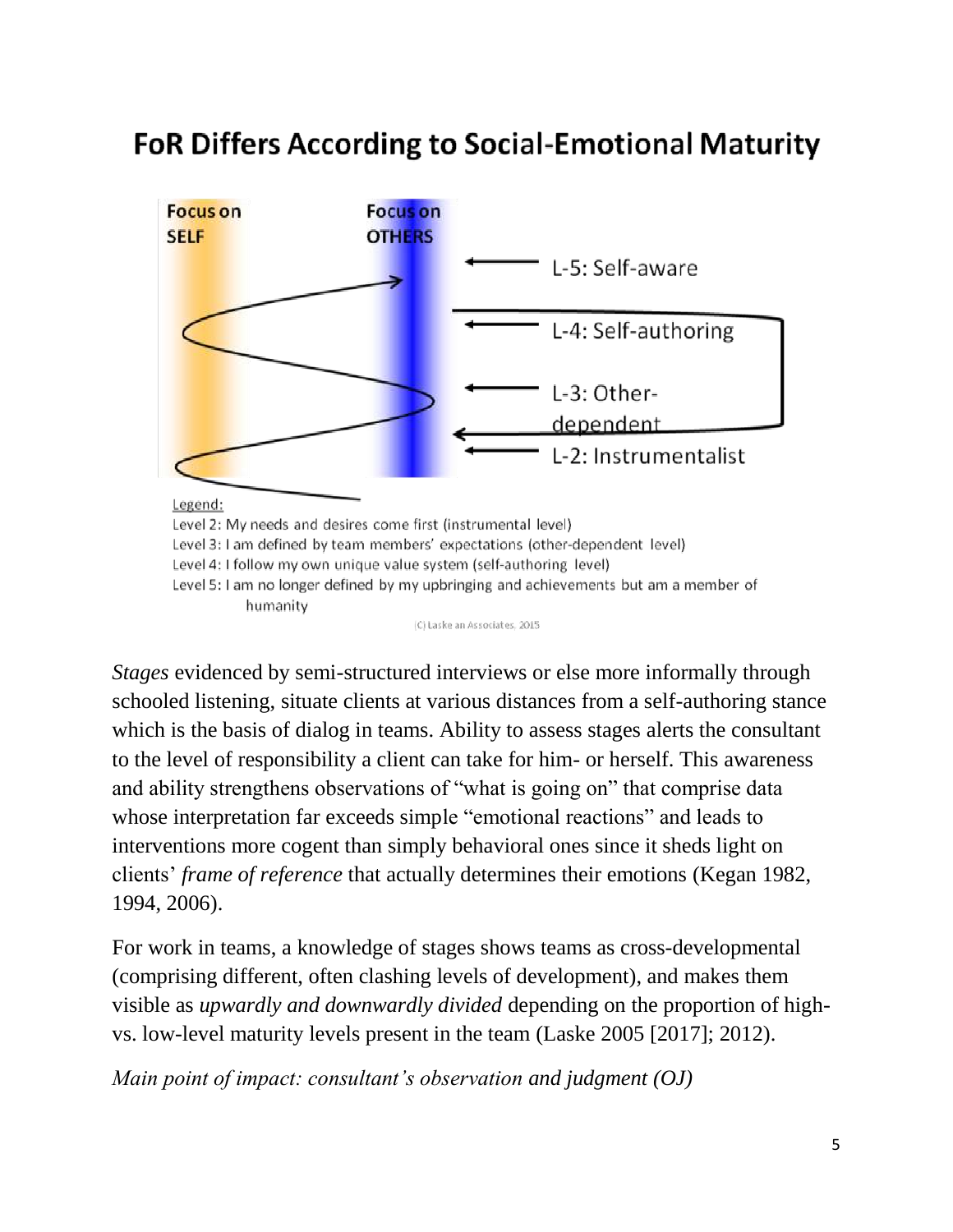*EXAMPLE:* The consultant participates in a team's work session noticing that the predominant speakers are actually less developed social-emotionally than the rest but seem to have the political clout to prevail unopposed. S(he) realizes that she is part of a downwardly divided team whose upper maturity levels are in the minority and in addition lack the political clout to make themselves known and become effective. (The consultant's insight is of course not an instantaneous "observation" but requires extended observation of a kind that Schein's ORIJ model cannot render.)



### INTERVIEW PROMPTS

*Interview prompts* (adapted from Kegan-Lahey (1988)) are intervention tools for conducting informal or formal socio-emotional interviews which, when handled professionally, give the consultant insight into a client's present meaning-making profile and risk of regression to lower developmental levels relative to the selfauthoring stance (and beyond). A prompt like "control" makes clear from what stage the client is presently making meaning of the world, and is thus helpful in

5

<sup>(</sup>C) Laske and Associates, 2017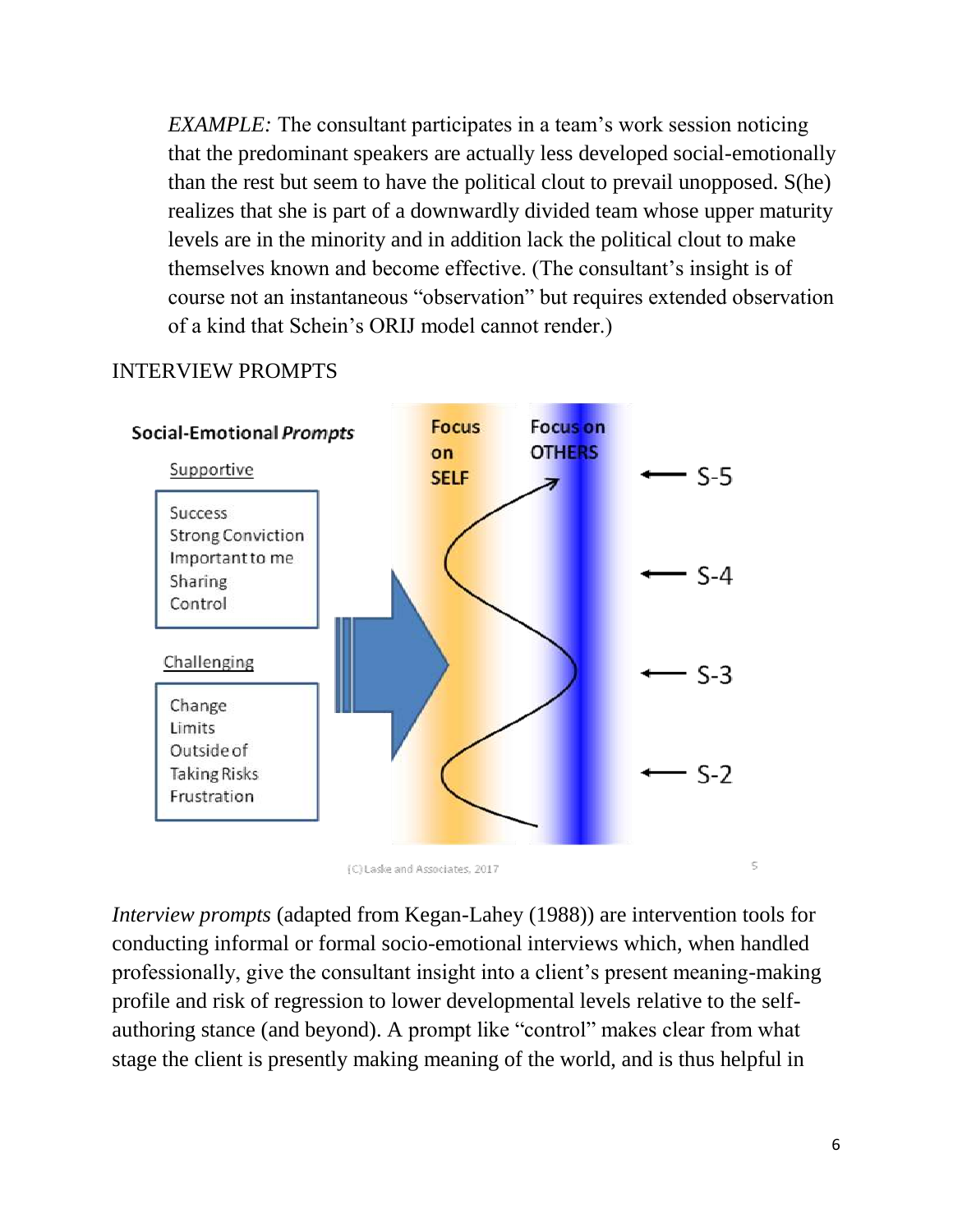coaching for the sake of modeling a more mature stance than the client presently manages to embody.

### *Main point of impact: consultant's intervention*

*EXAMPLE:* a client is boasting about his independence on the job, giving examples of having taken a strong stand against interference with his wise decision making. When his self-authoring claims are probed by a socialemotionally educated consultant it turns out that the client can take a strong stand only when supported by his superior's hand holding, and is thus far removed from a true self-authoring stance. He therefore claims to be autonomous not on account of his own value system but because of the accolades of others who support him and are as immature as he is. Again, this is not an atomistic "observation" followed by an emotional reaction, but an assessment of the client's present *frame of reference*, and is thus based on an evidence-based judgment not rendered by Schein's ORIJ cycle, nor can Schein's cycle account for the intervention(s) the consultant would have to make in order to make the client aware of his illusory but firmly believed-in autonomy.

#### NEED/PRESS VARIABLES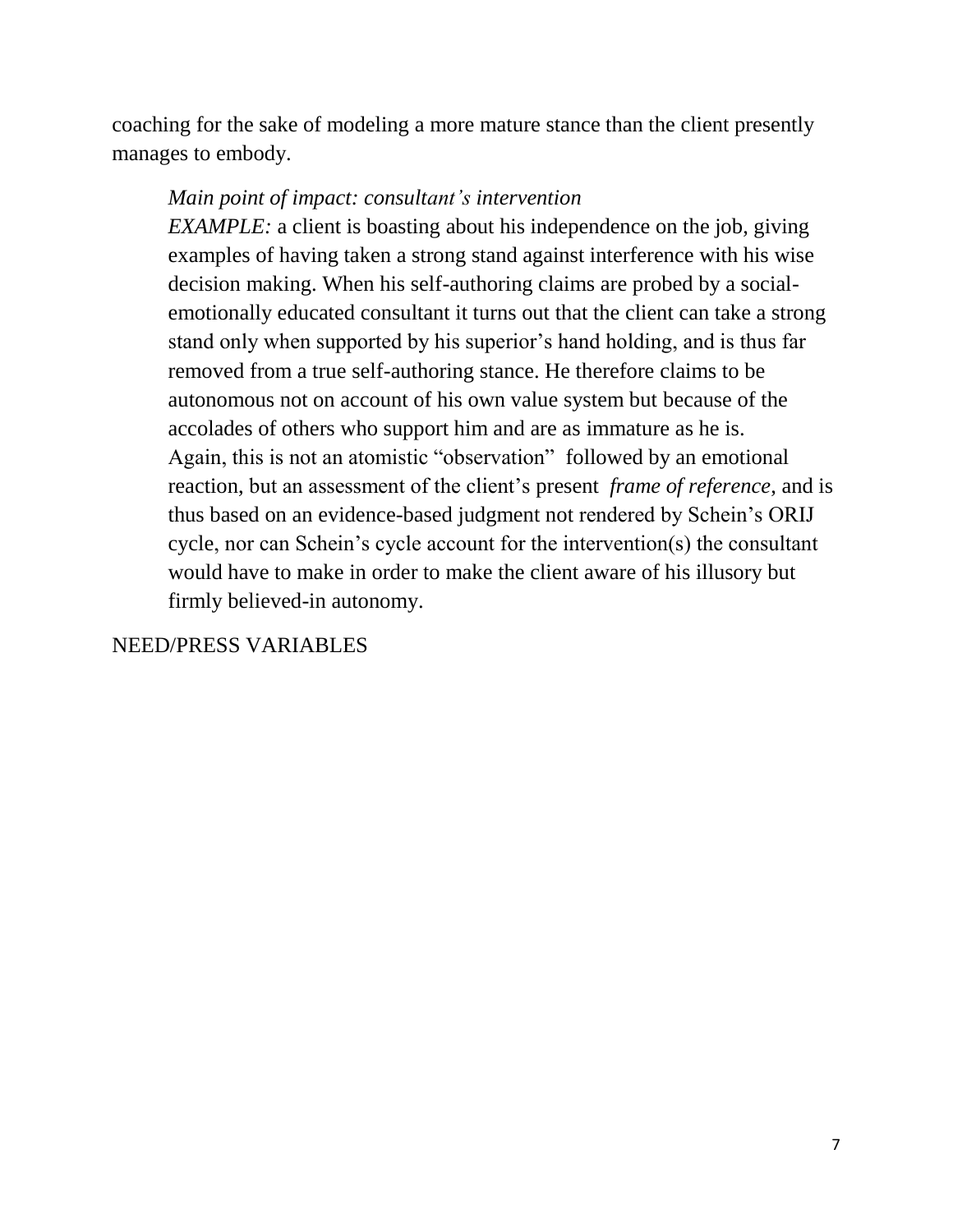# **NP Variables**

| <b>Self Conduct</b>              | <b>Approach to Tasks</b>             | <b>Interpersonal</b><br><b>Perspective</b> |
|----------------------------------|--------------------------------------|--------------------------------------------|
| Self concept                     | Degree of self-<br>reliance/Autonomy | Affiliation                                |
| Risk-taking (Fear of<br>Failure) | Drive to achieve                     | Relationship to<br>power                   |
| Engaging with<br>novelty         | Strength to<br>overcome obstacles    | Empathy                                    |
| Need for power                   | Endurance                            | Helpfulness                                |
| Need for visibility              | Quality of order                     | Dependency/Loyalty                         |
| Need to belittle                 | Need to self-protect                 | <b>Bias</b>                                |

*3 Need/Press clusters* comprising 3x6=18 variables derive from Henry Murray's theory of personality. They are useful to the consultant since they provide a cogent vocabulary for the balance between personal need and self-imposed and (internalized) organizational press exerted on the client, in whatever role. "Need" is understood as an unconscious but well embodied personal need in the sense of Freud's Id, while "Press" comprises two counter-forces, ideal press (Super-Ego) and actual press (Social World). A client is seen as a struggling ship whose captain s(he) strives to be, often thwarted by what she withholds from herself (ideal press, similar to but deeper than Schein's concealed self) and by the internalized pressures of the social environment (actual press).

Murray's Need/Press notion fuses Schein's notion of self (Schein 1999, 125-130):

| Concealed (from others)                                                           | Open to self and others    |
|-----------------------------------------------------------------------------------|----------------------------|
| Unknown (repressed, tacit knowledge $\&$   Blind (what is unconsciously concealed |                            |
| hidden potentials)                                                                | by communicated to others) |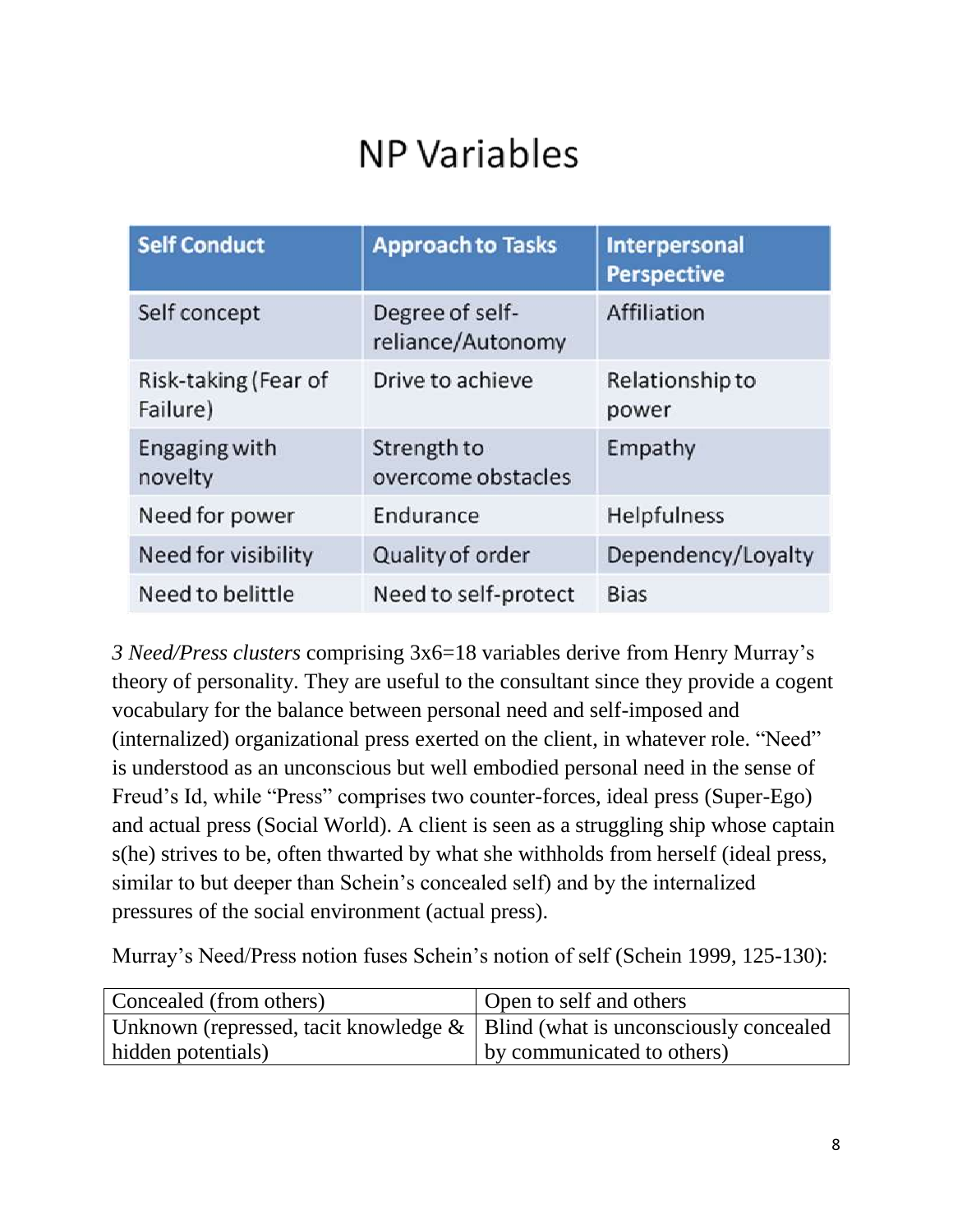With the table of variables shown above, all of which fall into either Schein's concealed, unknown, or blind self. They explicate through assessment what Schein only informally points to, and represent the "Press[ure]" side of H. Murray's Need.

EXAMPLE: a client, unaware of her strong need for power (self conduct), cannot understand the limitations of her executive team since she hides from herself – or is developmentally too immature to be aware of – her need to micromanage people. If this trait is reinforced by her need to self-protect (approach to tasks) and her lack of empathy for others' limitations (interpersonal perspective) she will come across to the team (and others) as a complete control freak who cannot let go of the power bestowed on her role without having even a modest understanding of the role.

Consequently, a consultant who has made a formal NP assessment feedback to the client will remind the client of the control aspect of his psychological profile which surfaces in his interactions with his team. He will link this aspect of the client's profile to the client's social-emotional profile this the aspect will manifest differently at every social-emotional stage. The consultant will use the client's cognitive profile, of which below, to help the client get a grip on the control dimension of his profile and organizational role.

## *Main point of impact: consultant's observation and(not just momentary) intervention.*

Critiques might say that the ability of immediate intervention afforded by Schein's model gets lost in a more developmental approach as here outlined based on CDF. However, through practice CDF tools become entirely embodied in the consultant so that they are available instantaneously, just as imagined by Schein's atomistic real-time model.

### FOUR MOMENTS OF DIALECTIC

*Four Moments of dialectic* provide four dimensions of thinking that help clients address the tacit assumptions they are making when participating in dialog that addresses real-world circumstances, whether these are internal or external to the client. The moments enlarge the mental space in which what is real can be conceptualized and thus thought about.